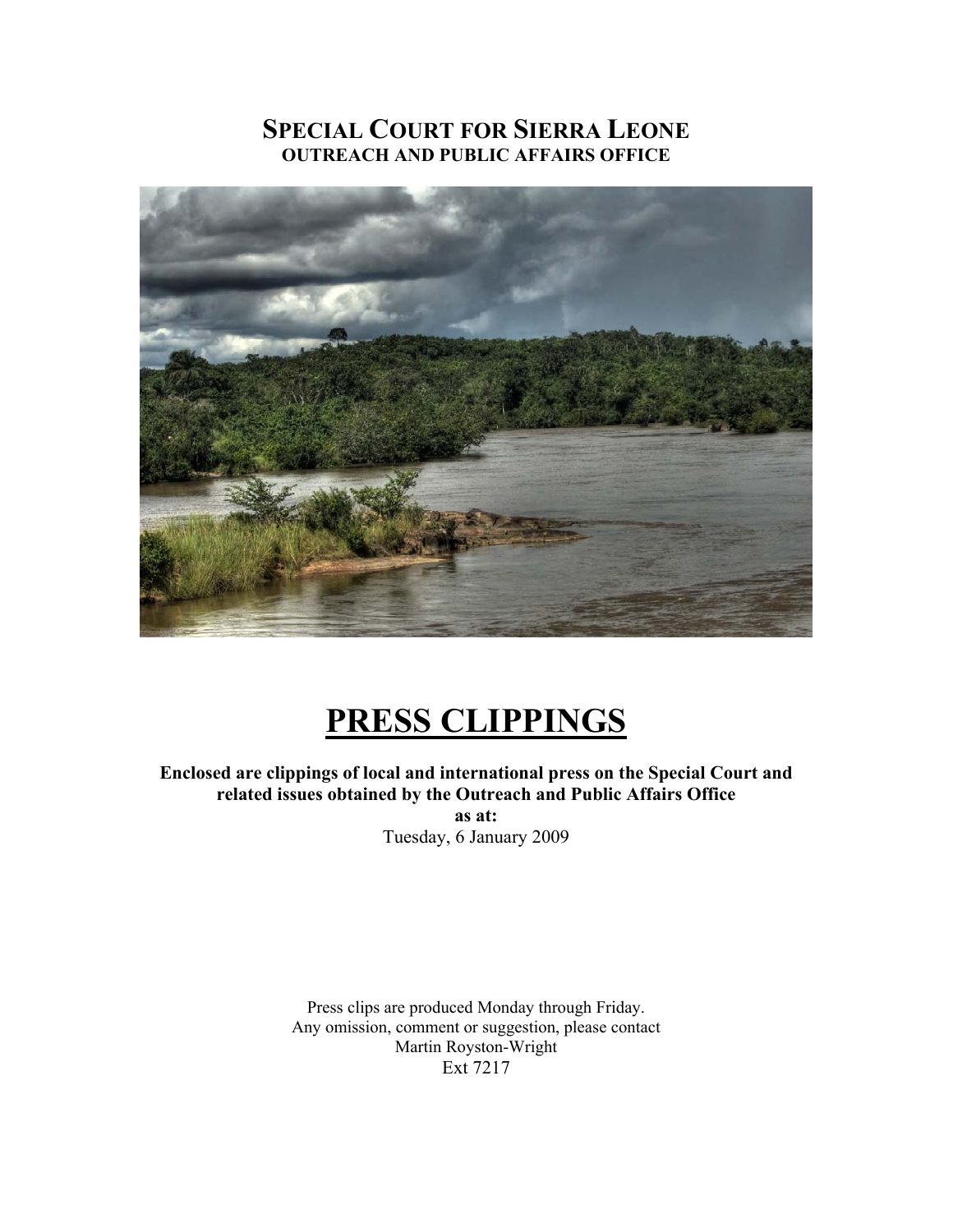| <b>International News</b>                                        |              |
|------------------------------------------------------------------|--------------|
| UNMIL Public Information Office Complete Media Summaries / UNMIL | Pages 3-5    |
| 2008 and the Rule of Law in Africa / Voice of America            | Pages 6-7    |
| A middle way for justice in Sudan / The Economist                | Pages $8-10$ |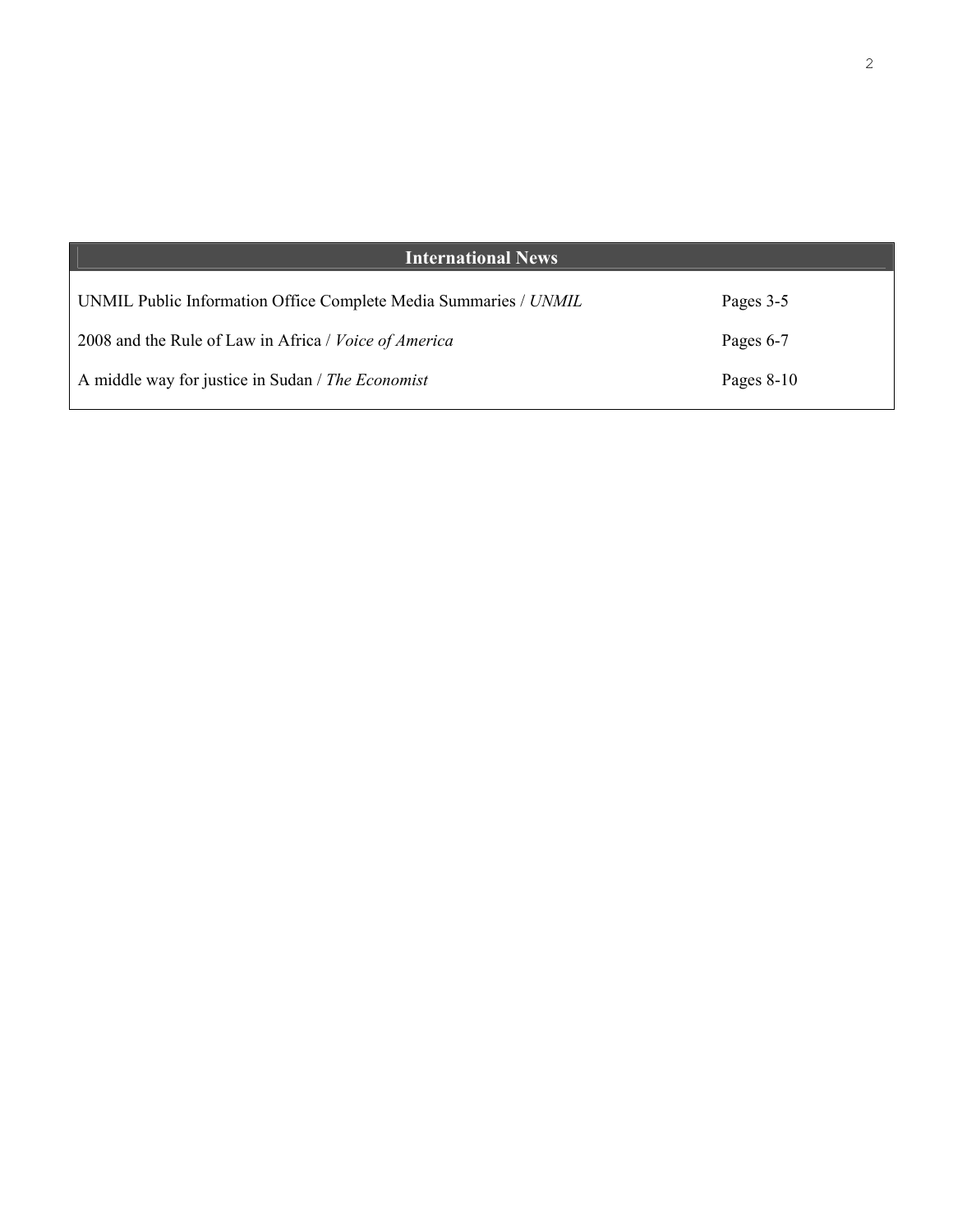

United Nations Mission in Liberia (UNMIL)

## **UNMIL Public Information Office Complete Media Summaries 5 January 2009**

*[The media summaries and press clips do not necessarily represent the views of UNMIL.]*

#### **Newspaper Summary**

*[No newspaper published today apparently due to the New Year celebrations.]*

#### **Libyan Leader Renews Commitment to Liberia**

(The Inquirer, The News, National Chronicle, Heritage, New Democrat, Daily Observer, Public Agenda)

- Libyan leader, Colonel Muammar Gaddafi has renewed his government's commitment towards the implementation of projects his country has agreed to undertake in Liberia,
- According to an Executive Mansion release, the projects to be undertaken include a rubber processing plant, a US \$30-million dollars agriculture project and the renovation of the Hotel Africa facilities in Virginia, on the outskirts of Monrovia.
- The Libyan leader made the commitment at the weekend during a stopover visit to the country.
- Meanwhile, President Ellen Johnson Sirleaf and Colonel Gaddafi later discussed a wide range of issues including bilateral relations between the two countries and the recent military takeover in neighbouring Guinea among other things.

#### **President Sirleaf Visits Former Transitional Chairman Bryant**

(The Analyst)

- President Ellen Johnson Sirleaf has visited the residence of the former Chairman of the National Transitional Government of Liberia, Mr. Gyude Bryant in Monrovia. Wednesday's visit, coming on the eve of the New Year, was part of the President's goodwill gestures marking the holidays.
- During the visit, the Liberian leader extended warm holiday greetings to the former transitional Chairman and wished him well as we welcome 2009. The President later told reporters that her visit was also a gesture of reconciliation as Liberians work together to rebuild the country
- Former Transitional Chairman Bryant welcomed the move, saying he was honoured by the President's visit, which according to him, came as a surprise. Mr. Bryant described the President's visit as a gesture aimed at building a new bridge into the New Year as the country and its people continue to reconcile. He said it was time to hold together and move the country forward, urging all Liberians to work towards the common good of the country.
- Wednesday's surprised visit to the home of Chairman Bryant is part of visitations by the President as part of gestures to mark the holidays. President Sirleaf recently visited ailing Catholic archbishop Michael Francis and later exchanged holiday greetings with the Standard bearer of the Liberia Action Party, Cllr. Varney Sharman when the two met in Robertsport last weekend during a retreat. The President has also visited a number of hospitals and clinics around Monrovia and its suburbs as well as orphanages and the Monrovia Central prison, distributing food and gift to the institutions.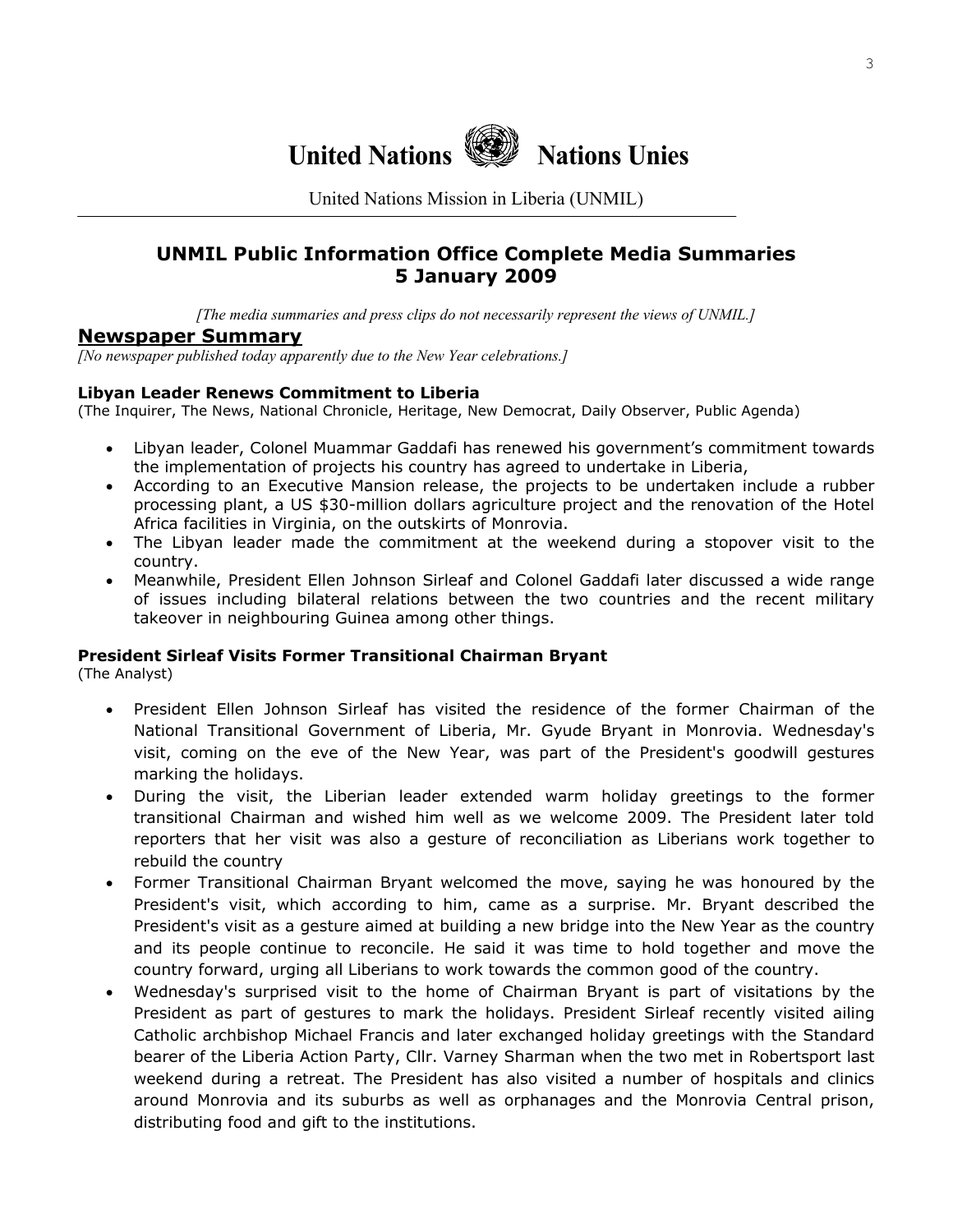#### **Timor Massacre Trial Somersaults – 4th Witness claims main perpetrators on the run**  (Daily Observer)

• Uncorroborated testimonies given by the various state witnesses in the ongoing Timor massacre trial appear to rest the burden of proof on the Government to prove its case beyond all reasonable doubt as the fourth witness, Tidoe Morden, last Friday, January 2, 2009 told the court that the main organizers of the crime were still at large.

# **Major Cabinet Reshuffle set for This Month - Information Minister Says**

(Heritage)

• The Ministry of Information says President Ellen Johnson Sirleaf will early this month carry out a major cabinet reshuffle in her government. Addressing the year-end edition of the regular Information Ministry news conference, Minister Laurence Bropleh said the President has reiterated her resolve to reshuffle her cabinet to increase efficiency, effectiveness and productivity in government.

# **Radio Summary**

**Local Media – Radio Veritas** *(News monitored today at 9:45 am)* **Libya Reassures Liberia of Continued Aid** 

#### **President Sirleaf Visits Rivercess County Today**

- President Ellen Johnson Sirleaf will today visit Rivercess County and tour several projects undertaken by NGO's and the Liberian Government.
- In an interview, Rivercess County Senator Jonathan Baney said the President will also tour the newly constructed police station and a 100-bedroom guest house still under construction in the county.
- The President will also visit the site of a major highway project linking Buchanan to Cestos City.
- The rehabilitation of the highway was done by the United States Government through USAID with the Liberia Community Infrastructure Programme (LCIP) as implementing partner.

(*Also reported on Star Radio, Sky F.M., Truth F.M. and ELBC*)

#### **Two Criminals Arrested for Stealing Nearly US\$2,000 from Fellow Passenger**

- Two alleged criminals have been arrested in Monrovia for stealing nearly US\$2,000 from a fellow passenger in a taxicab.
- The two men are said to be involved in a new criminal scheme referred to as operation "escort passenger" that has left several passengers robbed.
- Speaking to reporters following their arrest, the men admitted to the act and said they usually enter taxis and steal from unsuspecting passengers.

(*Also reported on Star Radio, Sky F.M., Truth F.M. and ELBC)*

#### **Police Investigates 18 Suspected Looters**

- Police in Monrovia are investigating at least 18 people for their alleged involvement in the looting of a local mattress factory.
- Police sources said the suspects were arrested Sunday with several items including mattresses and computer sets allegedly looted from the factory while it was engulfed by fire.
- The cause of the fire has not been established but it is believed to have started from the production room. Investigation is underway to determine the cause of the fire.

(*Also reported on Star Radio, Sky F.M., Truth F.M. and ELBC)*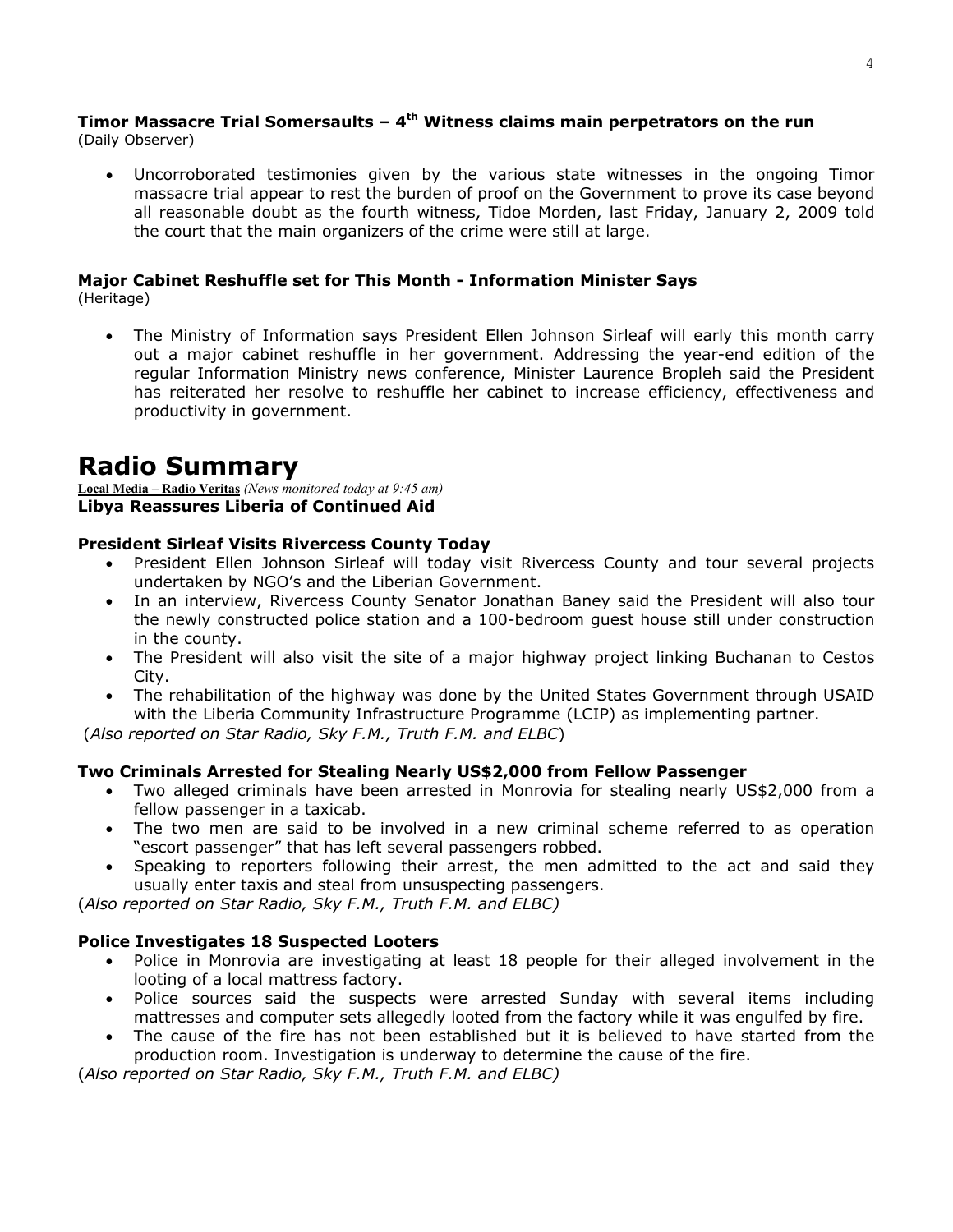### **Truth F.M.** *(News monitored today at 10:00 am)*

#### **Press Union Seeks Injunction to Halt Its Headquarters Project**

- The Press Union of Liberia has filed a petition before the Civil Law Court seeking an injunction to the construction of its headquarters in Sinkor.
- According to PUL President Peter Quaqua, the decision was taken after series of efforts to hold discussions with the company failed.
- Mr. Quaqua said the contract had a number of flaws that needed to be reviewed in keeping with the union's constitution.

#### **Postal Affairs Ministry Beefs up Surveillance Measure at Facilities**

- The Ministry of Post and Telecommunications has installed several surveillance cameras at its operational facilities to detect what it referred to as fraudulent activities.
- Postal Affairs Minister Jeremiah Sulonteh said the exercise is part of the comprehensive postwar reform programme which is intended to upgrade the country's postal system.

\*\*\*\*\*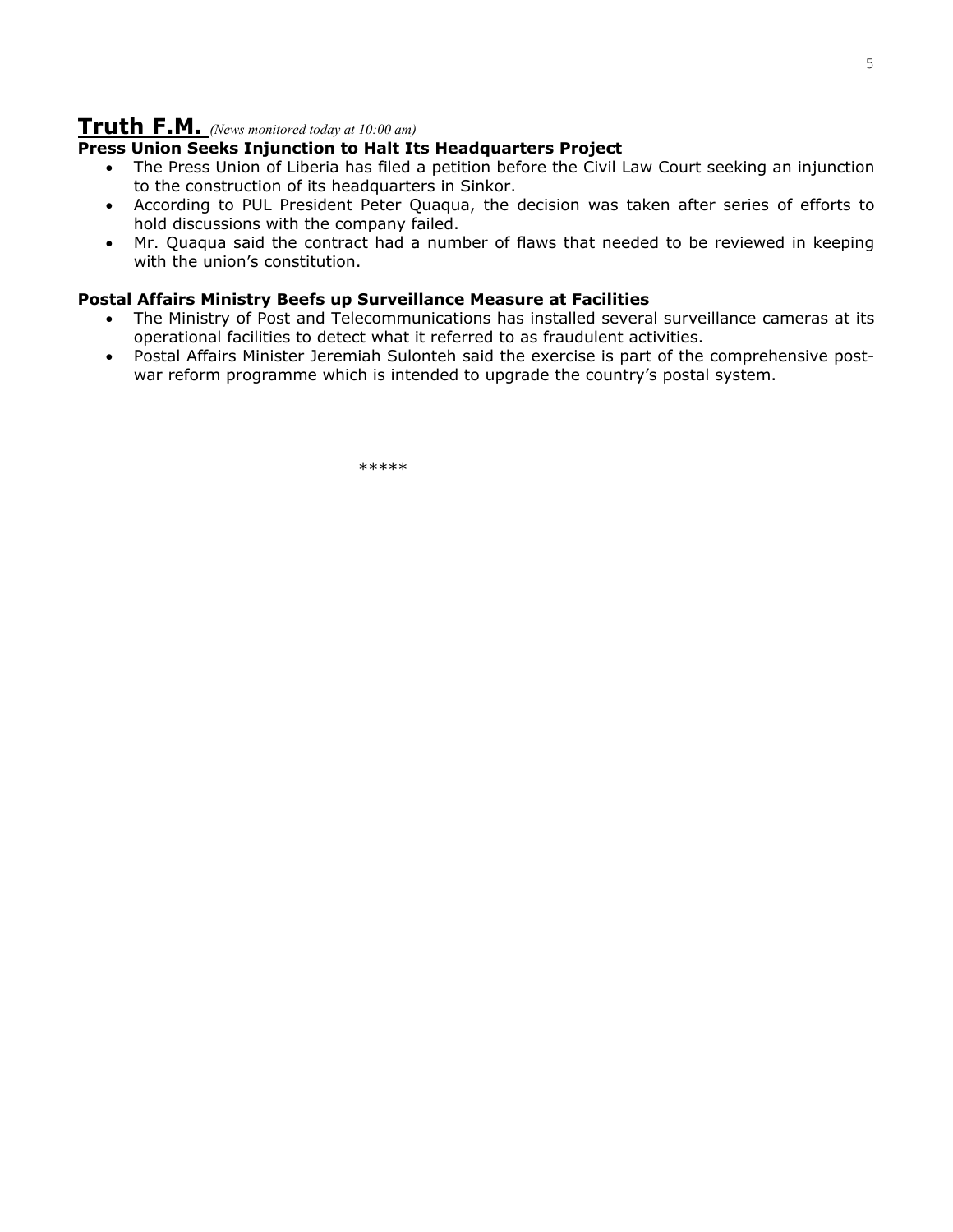Voice of America Wednesday, 31 December 2008

#### **2008 and the Rule of Law in Africa**

By Joe DeCapua Washington D.C

In 2008, the rule of law played a prominent role in a number of African countries and is expected to do so in the New Year as well. David Crane, former chief prosecutor of the UN-backed Special Court for Sierra Leone and a Syracuse University College of Law professor, spoke to VOA English to Africa Service reporter Joe De Capua about the rule of law and justice over the past year.

"It moves forward slowly and in incremental steps, but stop and think what's taken place

in2008. The (Charles) Taylor trial has started and it's gone very well. It's moving forward justly and openly. We've had the request by the prosecutor of the International Criminal Court for an indictment against another African head of state, (Omar) al Bashir… in Sudan. We've had (Zimbabwe President Robert) Mugabe go to some kind of peace table; granted, it's started to unravel. And we've had what I consider an incredibly important judgment and that is the conviction and sentencing of Col. Bagosora, who was really pretty much the linchpin in the starting of the genocide in Rwanda. So, from this ole chief prosecutor's point of view, I think it's been a good year," he says. **David Crane is a struckly contained by the same bay David Crane** 

Crane expects a verdict in the Taylor trial in 2009. He's accused of war crimes and crimes against humanity stemming from Sierra Leone's civil war, in which he allegedly supported rebels.

In seeking peace, there may be a choice between expediency and the rule of law. That is, granting amnesty, for example, rather than trying those accused of serious crimes. Crane uses the case of Charles Taylor to explain his position.

"When I unsealed the indictment, and he was whisked off to Calabar in Nigeria (for exile), individuals were saying, oh my goodness, this is going to disrupt the peace process, justice is going to get in the way. We need peace first, justice later. But at the end of the day, if you consider it, two years later you had the free and fair election…of Ellen Johnson Sirleaf, the first woman in Africa to be elected a sitting president. So, in my mind, the indictment of Charles Taylor and his eventual arrest and trial actually brought peace to the region," he says.

He says the same issues were discussed before the ICC prosecutor requested an arrest warrant for Sudan's president in connection with the crisis in Darfur. He says, "An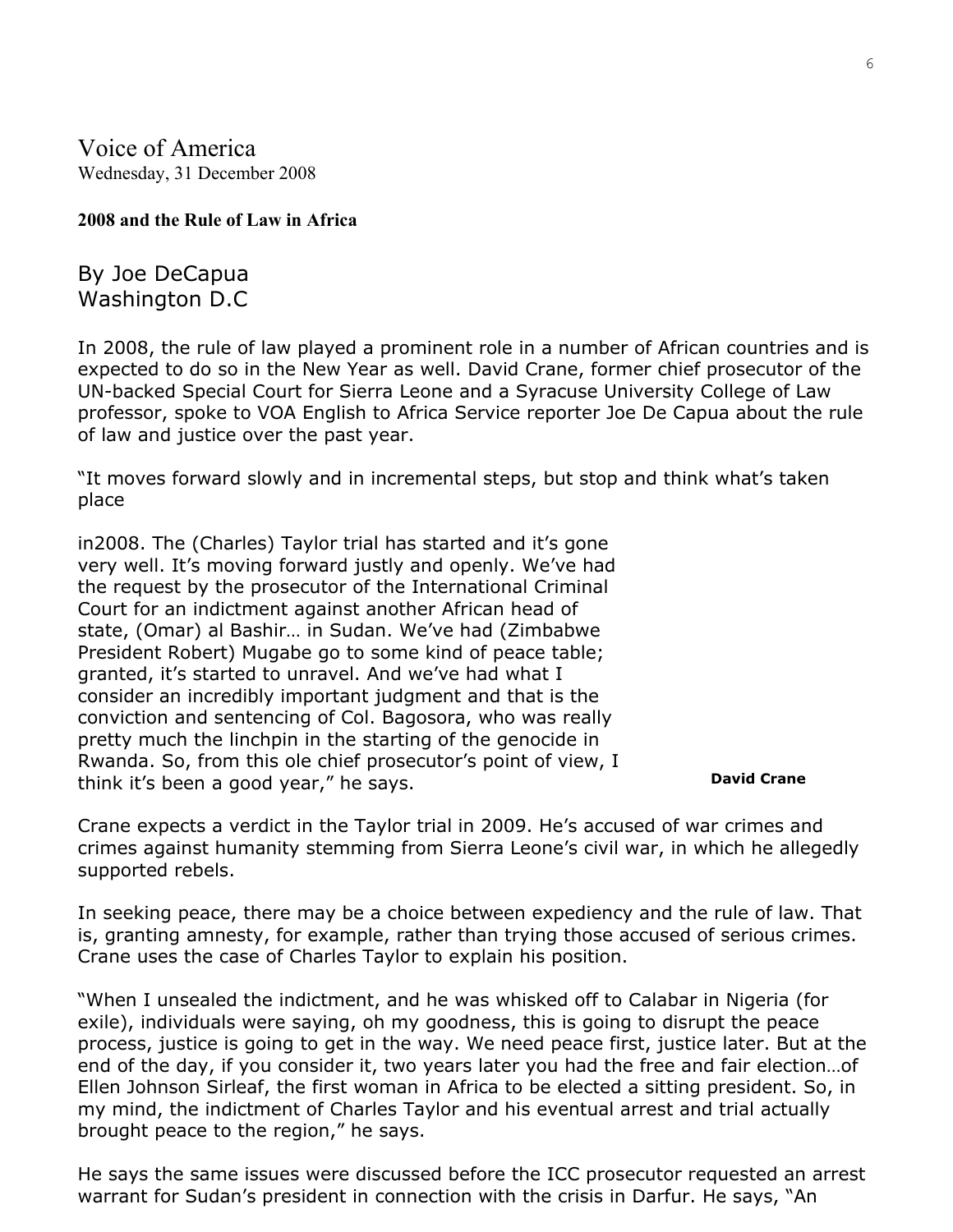indictment, if properly carried out according to procedure and law, actually brings peace over time…. Justice is always the important end state. And certainly peace is important and we may have to have peace first, then justice, but to actually have a sustainable peace we really have to have justice as well."

Professor Crane says President-elect Obama will face a number of rule-of-law challenges when he takes office on January 20th.

"In his campaign, he certainly has laid down a marker that we will return to the rule of law and respect the rule of law. And…his administration certainly will follow that up. We've see grumblings related to Guantanamo (prison for suspected terrorists) and its possible closing. We see considerations as to what's going on in the various tension centers in Iraq and Afghanistan. And I think that with his approach of reaching out, I think that we're going to see…an attempt to move forward with respect to the rule of law," he says.

But he says it won't be easy. "It's going to be a real challenge because of the fact that the rest of the world has looked at the United States through a prism based on the alleged problems that President Bush and Vice-President Cheney have had with the rule of law," he says.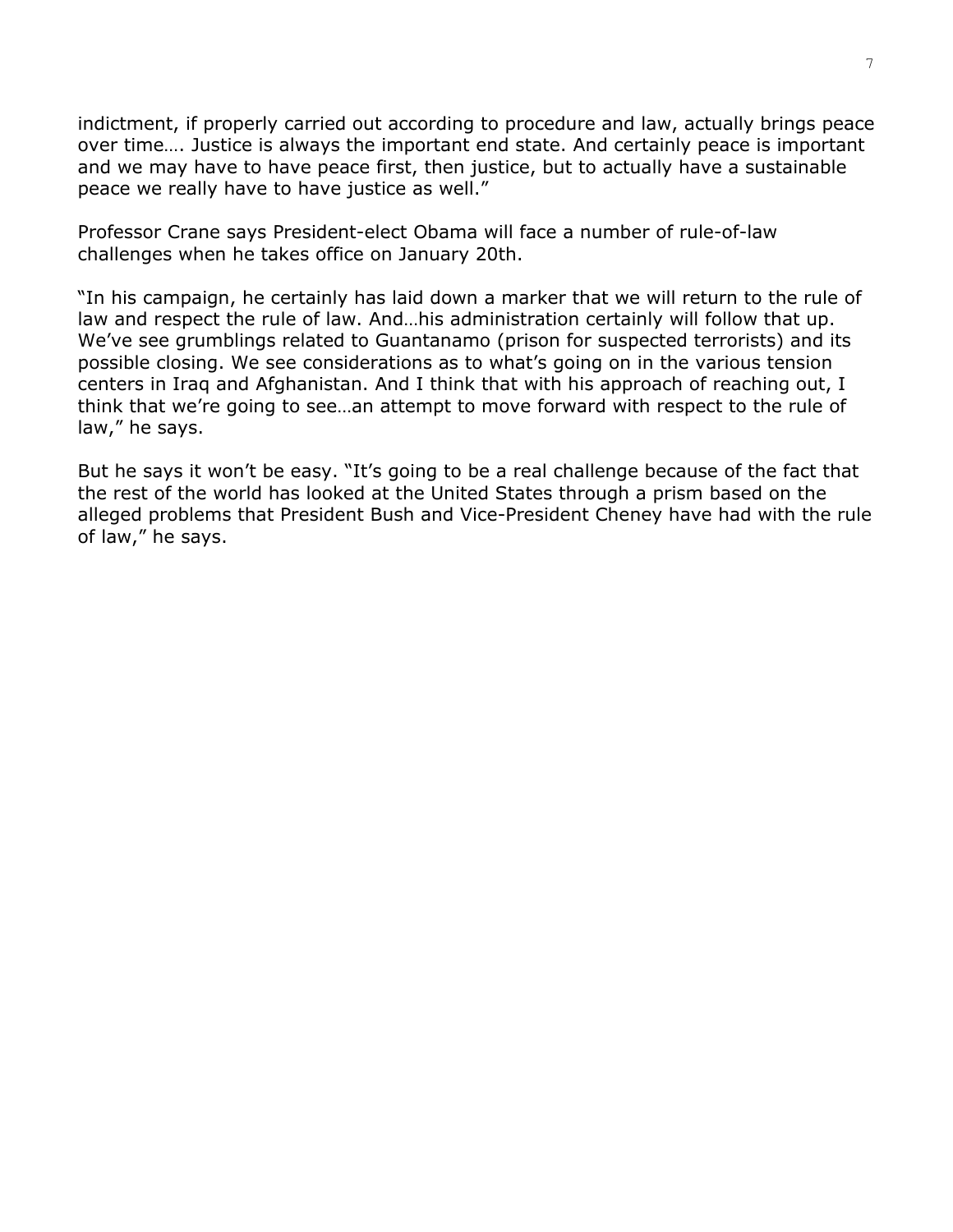# The Economist.Com

Thursday, 11 December 2008

### **A middle way for justice in Sudan**

Instead of being carted off to The Hague, could Sudan's president be tried at home?

EVER since July, when the chief prosecutor of the International Criminal Court (ICC) in The Hague sought the indictment of the Sudanese president, Omar al-Bashir, on charges of genocide and war crimes, foreign diplomats, regional leaders and many Sudanese, including much of the political opposition, have been scrambling for a way out of a seemingly impossible dilemma. Most support the idea of prosecuting Mr Bashir and others for the carnage they are alleged to have inflicted on Sudan's western province of Darfur. But they also dread what could happen in Sudan as a result of the indictment of a serving president by an international court.

A vindictive Mr Bashir could stymie the national elections planned for next year, end a very fragile peace process in Darfur, expel UN troops from the region or retard the already slow implementation of a peace agreement between his government and the former rebels in south Sudan. He could do one of these things or all of them together. Surely there must be some better mechanism, many argue, for holding those responsible for the atrocities in Darfur to account without reversing some of the hard-fought and precarious political and humanitarian gains of the past few years?

 Now Sudan's most prominent opposition politician, Sadiq al-Mahdi, thinks he has an answer: what he calls a "third way" between hauling Mr Bashir to The Hague and doing nothing about crimes in Darfur. He suggests setting up an independent "hybrid" court for Darfur, which would have both Sudanese judges and international ones and sit in Sudan.

It is an intriguing proposal. The idea of mixing national and international procedure has been accepted in Sierra Leone and Cambodia. And Mr Mahdi has huge weight, as head of the Umma party, Sudan's main opposition. He was the last prime minister to be democratically elected, back in 1986. He is also the spiritual leader of the powerful Ansar sect. Like many others, he says an ICC indictment of Mr Bashir would lead to "chaos" in Sudan; he hopes that his third way would "reconcile stability with accountability".

Both legally and politically, the idea has its attractions. Such a hybrid court would dispense justice close to the scene of the crime, another ambition of the ICC. And if the special court were deemed to be a genuine, impartial attempt to obtain justice, rather than a stalling tactic, the ICC could, under Article 16 of its statutes, defer its indictment of Mr Bashir.

That would get everyone off the hook, and the move would probably be welcomed by the UN Security Council. But would Mr Bashir and his government bite? Maybe. In public, he and his supporters have been furiously denouncing the ICC and all its works as a Western imperialist plot. In private, however, they have begun to accept that they will have to engage with the court. The government has hired a firm of British lawyers, Eversheds, to scrutinise the charges and help them with the case. A hybrid court might be a way out for the government too.

Several such tribunals have already been set up by the UN and the country most intimately concerned. The first, the Special Court for Sierra Leone, was set up in the capital, Freetown, in 2002 to try the leading figures in that country's savage 11-year civil war; it is now in the process of winding up. Three rebel leaders have been convicted of war crimes and sentenced to terms of up to 50 years in jail. Three others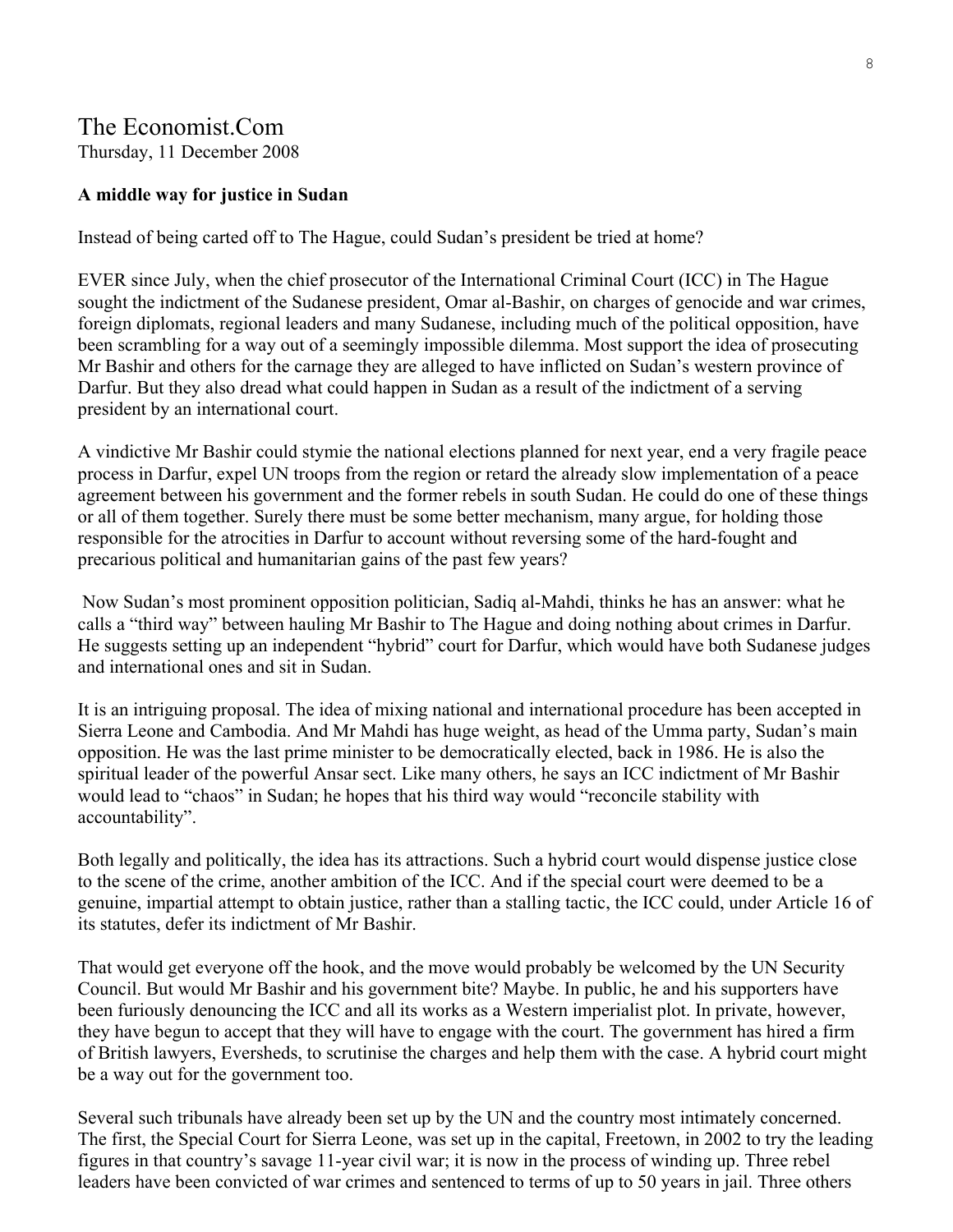from a different rebel group are likely to get equally hefty jail terms when they are sentenced in January. Two senior members of a pro-government militia, also convicted of war crimes, got somewhat reduced terms in recognition of their help in ousting the brutal rebels from power.

#### **From Liberia to Lebanon**

At the same time, the trial of Charles Taylor, the Liberian ex-president accused of planning and financing the rebel atrocities in Sierra Leone, continues in premises lent to the Special Court by the ICC in The Hague. The prosecution has already presented more than 80 witnesses and is due to conclude its case next month.

A hybrid tribunal has likewise been set up by the UN and the Lebanese government to try the alleged assassins of Rafik Hariri, a former Lebanese prime minister. It is due to start operations in The Hague in March. Hariri was killed along with 22 others by a huge truck-bomb in Beirut, the Lebanese capital, in February 2005. The new court's chief prosecutor, Daniel Bellemare, a Canadian, has said that a "network of individuals" were involved. It is widely believed in Lebanon and the wider Middle East that Syria's hand was behind the assassination. At least 17 other, possibly related, political murders are being investigated by the court.

Far away in Cambodia's capital, Phnom Penh, a joint UN-Cambodian tribunal is due to start its first genocide trial early in the new year. The surviving leaders of the Khmers Rouges, a bunch of extreme agrarian communists, are held responsible for the deaths of about 2m men, women and children, a quarter of the population.

In Senegal, not a hybrid court but nevertheless a "special" one has been set up to try one man—Hissène Habré, a former dictator of Chad—"on behalf of Africa". In 2006 the African Union asked Senegal, where Mr Habré has been living in exile since 1990, to take on the case after coming under pressure from human-rights groups and Belgium, which had threatened to try him for crimes against humanity under its "universal jurisdiction" law. Senegal's constitution has now been amended, the necessary laws passed, and special judges appointed; the court can start its work as soon as a date is set.

Kony at large, unrepentantIn Uganda, there is continuing talk (though not much action) about setting up a special court there to try the three surviving leaders of the Lord's Resistance Army (LRA) indicted by the ICC. Led by Joseph Kony, a half-crazed mystic, the rebel group terrorised northern Uganda for more than two decades with rape, murder, the torching of villages and the abduction of children, before decamping to Congo's eastern province of Ituri, where it continues to do the same. Two of the indicted leaders have been killed since the ICC issued arrest warrants, its first, in 2005.

It was Uganda that asked the ICC to intervene. Indeed, it was almost certainly the threat of being hauled off to The Hague, where the court is based, that induced Mr Kony and his henchmen to come to the negotiating table in July 2006. But as the talks dragged on and Mr Kony continued to refuse to sign any final deal unless the ICC charges were withdrawn, Uganda's president, Yoweri Museveni, seemed to undergo a change of heart. He offered to set up a special tribunal in Uganda which would try the rebel leaders, with an implicit understanding that they might get off lightly or maybe escape prison altogether.

#### **Mind those hurdles**

Under the ICC's strict principle of "complementarity", the court will take on an atrocities case only if the country itself is "unable or unwilling" to do so. The court may agree to hand over the prosecution of the case in midstream, but only if its judges are convinced that the proposed special domestic (or hybrid) court will be as strict and fair in its application of justice—including its sanctions—as the ICC itself. That will be a high hurdle for countries like Sudan and Uganda to overcome. So far, the court has shown no readiness to give up any cases, even when it has come under international pressure to do so.